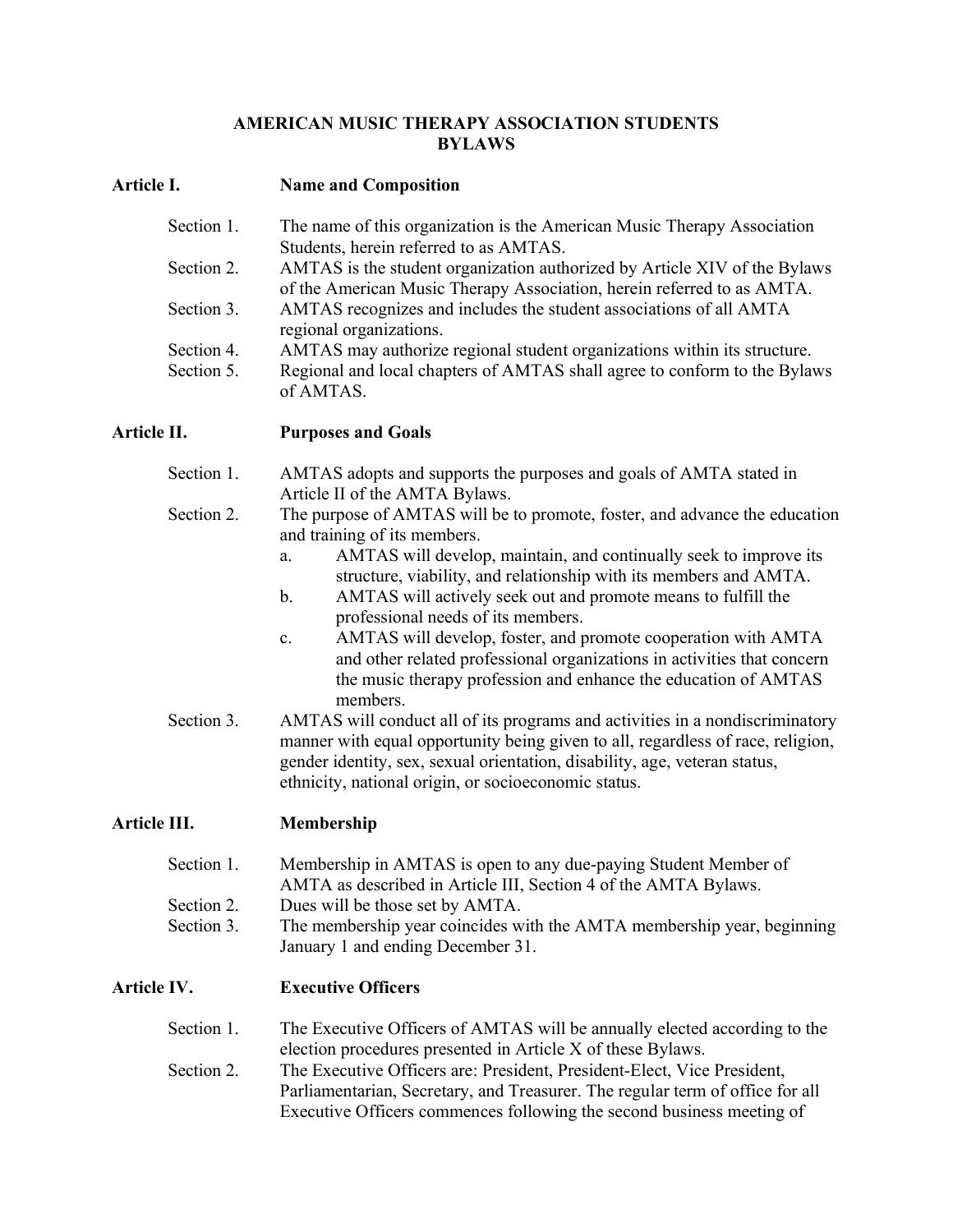National Conference and lasts until January 31 of the year following the next National Conference, excluding the President-Elect to serve one (1) year as President-Elect and the following one (1) year as President. During the interim between their election to office and their assumption of that office, the newly elected officers are expected to contact the outgoing officers and to become fully apprised of the events and information associated with the office. Retiring officers surrender all records older than three years to the AMTA Archivist. Retiring officers will surrender all records from the past three years related to their offices to their successor at the conclusion of the National Conference. Retiring officers will be available as mentors to the newly elected officers for the duration of the following membership year to assure a smooth transition of responsibility.

Section 3. No officer may hold the same office for more than two consecutive terms.

Section 4. The President serves as Chief Executive Officer of AMTAS. The duties of the president are:

- a. Representing AMTAS in interactions with other organizations.
- b. Attending all meetings of the Student Affairs Advisory Board (hereafter referred to as SAAB) as a voting member.
- c. Appointing willing AMTAS members to fill vacant positions among Executive Officers.
- d. In the event that the Vice-President is unable to fulfill the position's duties on the Facebook page, the President will be responsible for posting all updated scholarship information, contests, and conference information.
- e. Providing a Presidential report to the membership at three (3) times throughout the year: to the Secretary by April 30th for inclusion in the Spring Blog Update, to the Secretary by two weeks following National Conference for inclusion in the Fall Blog Update, and at the first general business meeting of AMTAS at the National Conference.
- f. A Presidential Address will be submitted to the guidebook by January 1, only within the year the Executive Board has chosen to update the guidebook.
- g. In the event that the office of President is vacant, the President-Elect will assume the responsibilities of the President. In the event that the office of President-Elect is also vacant, responsibilities will proceed to the Vice President, Parliamentarian, Secretary, and Treasurer in that order.
- Section 5. The duties of the President-Elect are:
	- a. To assist the President as requested, to study the duties of the President in anticipation of assuming the responsibilities of the Presidency, and to assume all duties of the President in case of resignation, disability, or absence of the President.
	- b. Providing assistance relating to Executive Officer email accounts, including answering of questions and creation of new accounts if needed.
	- c. Acting as a liaison between all Standing Committee Student Representatives and Committee Chairs. The President-Elect corresponds with the Student Representatives on the AMTA Standing Committees and the members of the AMTAS Board of Directors a minimum of once every quarter.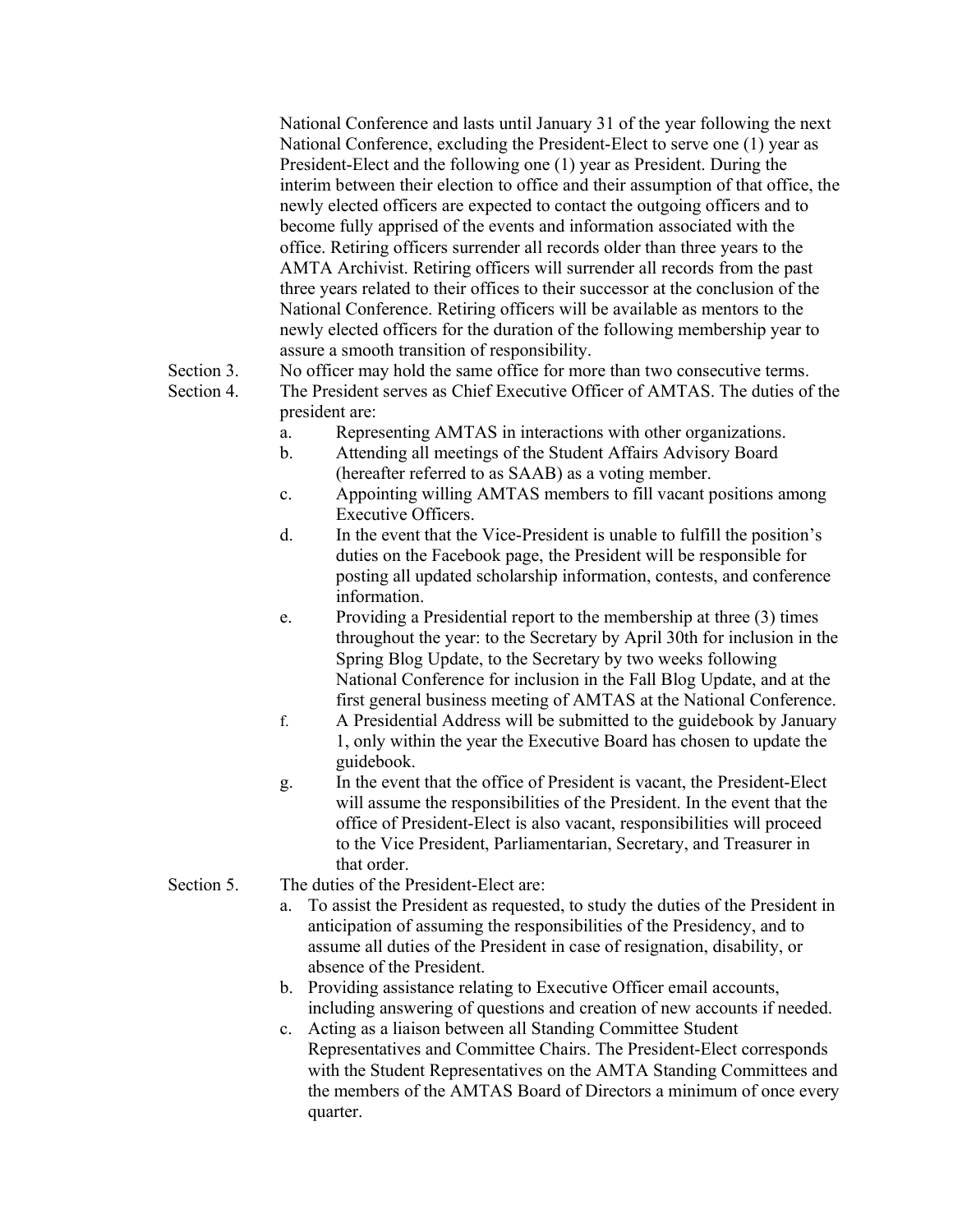- d. Communicating the results of the President's Challenge award defined in Article XIII, Section 4 to all Regional Presidents at least thirty (30) days prior to the National Conference.
- e. Attending to all AMTAS and SAAB meetings as a voting member.
- f. Providing a President-Elect report to the membership four (4) times throughout the year: to the Secretary by April 30th for inclusion in the Spring Blog Update, to the Secretary by two weeks following national conference for inclusion in the Fall Blog Update, at the first general business meeting of AMTAS at the National Conference, and to the Vice President by December 30 to be posted on the AMTAS Website.
- g. Communicating with all Executive Officers in an advisory capacity as needed.
- Section 6. The duties of the Vice President are:
	- a. Creating and maintaining the AMTAS website and updating email addresses of national and regional officers within 10 days of beginning their terms.
	- b. Attending all AMTAS meetings and SAAB meetings as a voting member of both.
	- c. Providing a Vice President's Report to the membership at four (4) times throughout the year: to the Secretary by April 30th for inclusion in the Spring Blog Update, to the Secretary by two weeks following national conference for inclusion in the Fall Blog Update, at the first general business meeting of AMTAS at the National Conference, and by December 30 to be posted on the AMTAS Website.
	- d. Following the National Conference, the Vice President submits a summary of the business of AMTAS for publication in "Music Therapy Matters."
	- e. Serving as the active administrator of the AMTAS social media accounts (Twitter, Facebook and Instagram) and posting all updated scholarship information, contests, and conference information via social media.
	- f. By the end of their term the Vice President posts the Executive Officers' final reports, any information about Standing Committees, and the revised Bylaws on the AMTAS Website
	- g. A vacancy in the office of Vice President is filled by Presidential appointment with approval of the Board of Directors.
- Section 7. The Parliamentarian's duties are
	- a. Ensuring that all AMTAS meetings are conducted according to Robert's Rules of Order.
	- b. Attending all AMTAS and SAAB meetings as a voting member.
	- c. Reviewing the AMTAS Bylaws and presenting recommended changes to be approved at the second general business meeting, as detailed in Article XVII of these Bylaws.
	- d. By November 30, the Parliamentarian submits copies of the most current AMTAS Bylaws to each of the AMTAS Executive Officers, the SAAB Chairperson, and the AMTA National Office.
	- e. Providing a Parliamentarian's Report to the membership at four (4) times throughout the year: to the Secretary by April 30th for inclusion in the Spring Blog Update, to the Secretary by two weeks following national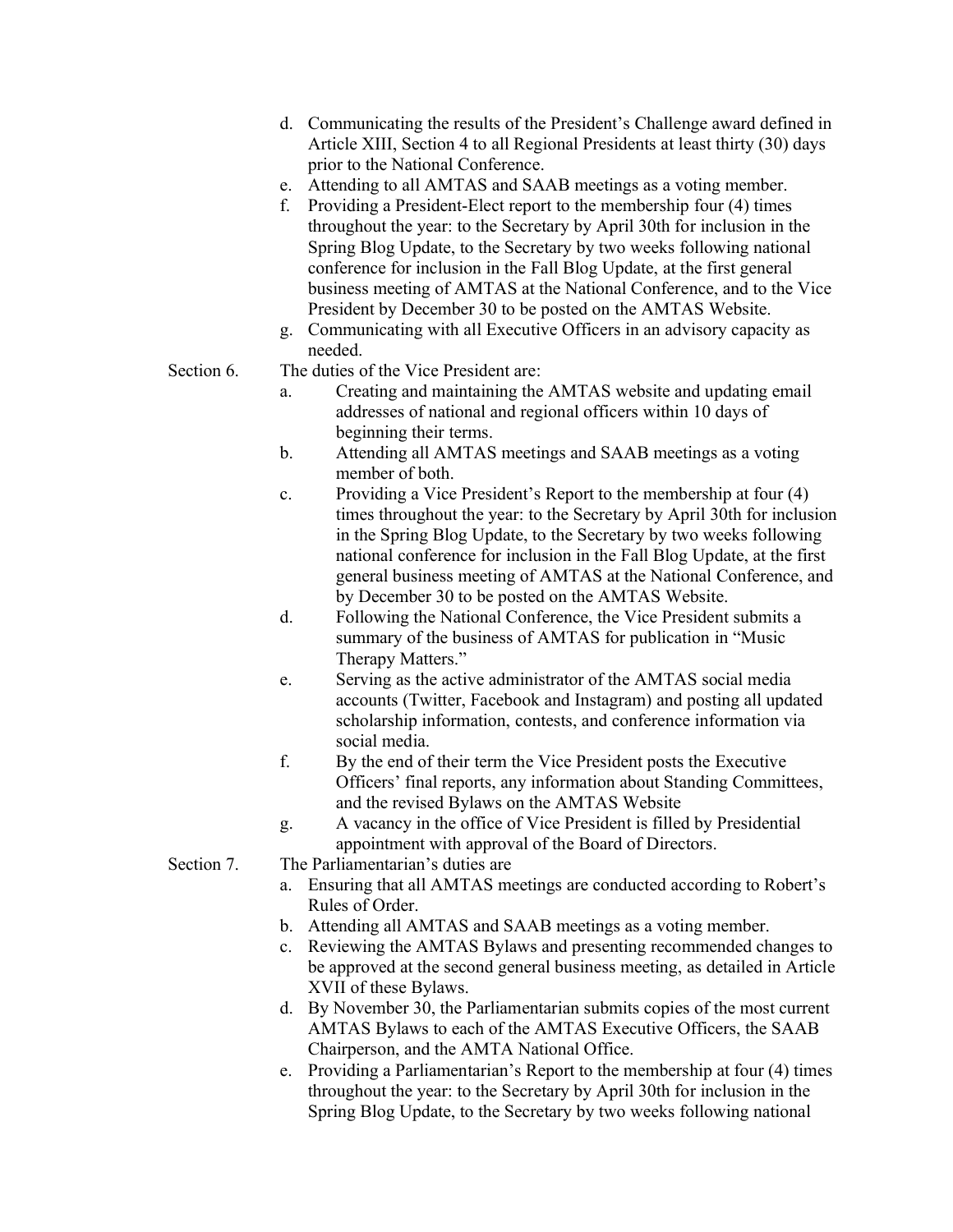|            | conference for inclusion in the Fall Blog Update, at the first general<br>business meeting of AMTAS at the National Conference, and to the Vice<br>President by December 30 to be posted on the AMTAS Website.<br>A vacancy in the office of Parliamentarian is filled by Presidential<br>f.<br>appointment with approval of the Board of Directors. |
|------------|------------------------------------------------------------------------------------------------------------------------------------------------------------------------------------------------------------------------------------------------------------------------------------------------------------------------------------------------------|
| Section 8. | The duties of the secretary are:                                                                                                                                                                                                                                                                                                                     |
|            | Keeping minutes for all AMTAS and SAAB meetings<br>a.                                                                                                                                                                                                                                                                                                |
|            | $\mathbf b$ .<br>Managing all correspondence of AMTAS, including all nomination<br>forms and student reports.                                                                                                                                                                                                                                        |
|            | Recording minutes of Executive Officer meetings and sending them<br>$\mathbf{c}$ .                                                                                                                                                                                                                                                                   |
|            | to the Regional Representatives.                                                                                                                                                                                                                                                                                                                     |
|            | Maintaining a current list of all members of the Board of Directors.<br>d.                                                                                                                                                                                                                                                                           |
|            | Facilitating the AMTAS Blog, as detailed in Article XII, Section 2.<br>e.                                                                                                                                                                                                                                                                            |
|            | f.<br>On April 30 and November 30, the Secretary sends the updated<br>contact list of new National and Regional AMTAS officers to the                                                                                                                                                                                                                |
|            | members of the AMTAS Board of Directors, the AMTA Board of                                                                                                                                                                                                                                                                                           |
|            |                                                                                                                                                                                                                                                                                                                                                      |
|            | Directors, the AMTA Assembly of Delegates, the SAAB                                                                                                                                                                                                                                                                                                  |
|            | Chairperson, and the AMTA National Office.                                                                                                                                                                                                                                                                                                           |
|            | Informing all Executive Officers and members of the Board of<br>g.                                                                                                                                                                                                                                                                                   |
|            | Directors of the meeting times and locations at the annual conference.                                                                                                                                                                                                                                                                               |
|            | h.<br>Attending all AMTAS and SAAB meetings as a voting member.                                                                                                                                                                                                                                                                                      |
|            | i.<br>Serving as the Editor for all AMTAS Publications, as outlined in                                                                                                                                                                                                                                                                               |
|            | Article XII of these Bylaws.                                                                                                                                                                                                                                                                                                                         |
|            | j.<br>Providing a Secretary's Report to the membership at four (4) times<br>throughout the year: by April 30th for inclusion in the Spring Blog<br>Update, by two weeks following National Conference for inclusion in                                                                                                                               |
|            | the Fall Blog Update, at the first general business meeting of AMTAS                                                                                                                                                                                                                                                                                 |
|            | at the National Conference, and to the Vice President by December 30                                                                                                                                                                                                                                                                                 |
|            | to be posted on the AMTAS Website.                                                                                                                                                                                                                                                                                                                   |
|            | k.<br>A vacancy in the office of Secretary is filled by Presidential                                                                                                                                                                                                                                                                                 |
|            | appointment with approval of the Board of Directors.                                                                                                                                                                                                                                                                                                 |
| Section 9. | The duties of the treasurer are:                                                                                                                                                                                                                                                                                                                     |
|            | Being entrusted with the custody and supervision of the financial affairs<br>a.<br>of AMTAS.                                                                                                                                                                                                                                                         |
|            | Depositing all checks within 90 days, balancing the AMTAS account, and<br>$\mathbf{b}$ .<br>developing a budget for the following membership year to be presented to<br>the members of AMTAS at the first general business meeting and<br>approved by the members at the second general business meeting.                                            |
|            | Furnishing a report of the financial standing of AMTAS any time such a<br>c.<br>report is requested by any AMTA member                                                                                                                                                                                                                               |
|            |                                                                                                                                                                                                                                                                                                                                                      |

- d. Submitting a Treasurer's Report on the financial standing of AMTAS at four (4) times throughout the year: to the Secretary by April 30th for inclusion in the Spring Blog Update, to the Secretary by 2 weeks following National Conference for inclusion in the Fall Blog Update, at the first general business meeting of AMTAS at the National Conference, and to the Vice President by December 30 to be posted on the AMTAS Website.
- e. Attending all AMTAS and SAAB meetings as a voting member.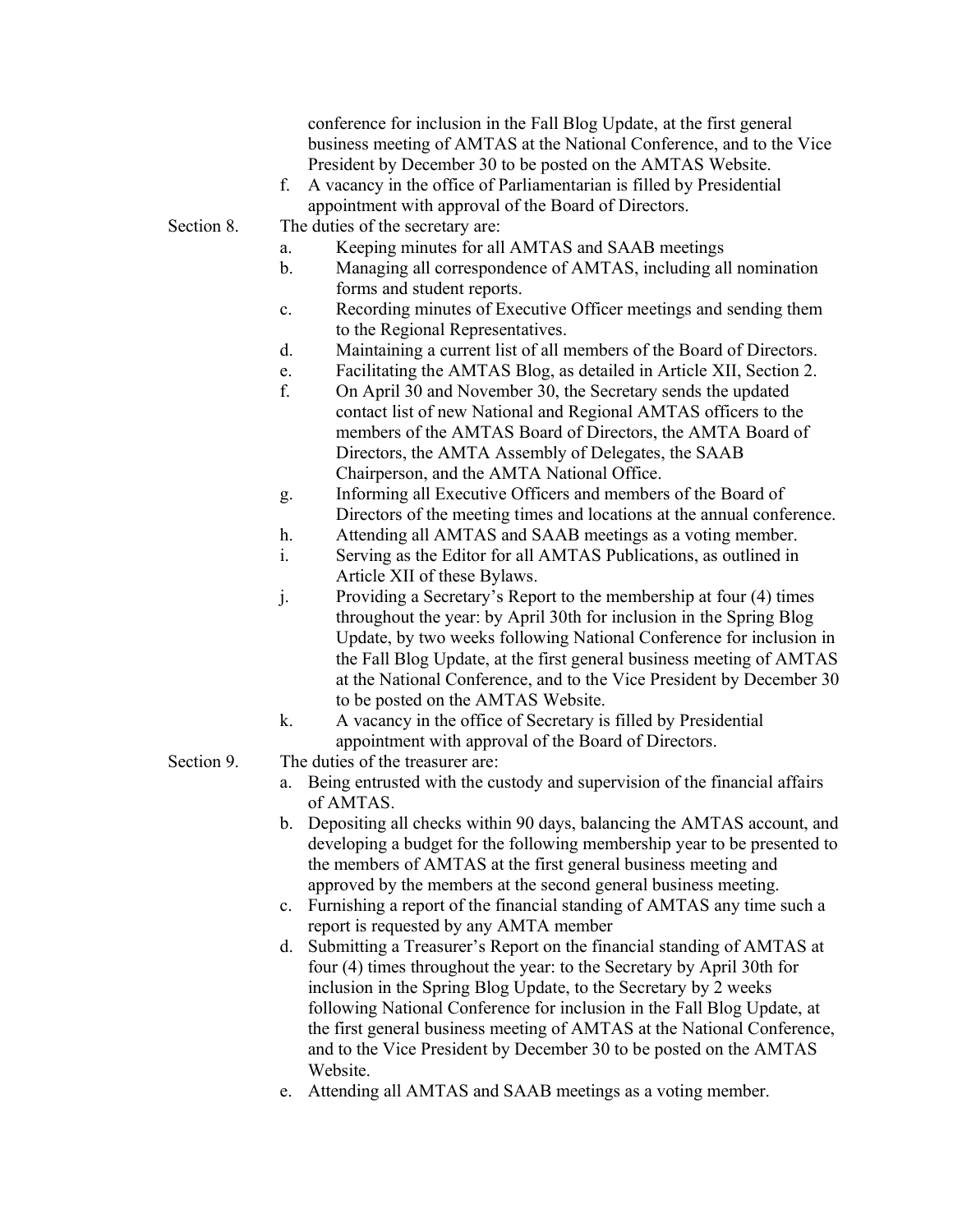- f. Bringing all AMTAS materials to the National Conference to be given to the newly elected Treasurer.
- g. A vacancy in the office of Treasurer is filled by Presidential appointment with approval of the Board of Directors.
- Section 10. The AMTAS Executive Officers will act as a committee of whole to transact business between general AMTAS business meetings. All transactions of the Executive Officers will be reported in full at the following AMTAS general business meeting.

# **Article V. Meetings**

| Section 1. | Two AMTAS general business meetings will be held at each National                                     |
|------------|-------------------------------------------------------------------------------------------------------|
|            | Conference.                                                                                           |
| Section 2. | AMTAS Executive Officers and Board of Directors meetings will be held at<br>each National Conference. |
| Section 3. | The President of AMTAS may call special meetings of the AMTAS                                         |
|            | Executive Officers or Board of Directors.                                                             |
| Section 4. | The order of business of each General Business Meeting at the National                                |
|            | Conference will be fixed at the beginning of each conference and will always                          |
|            | include:                                                                                              |
|            | a. Call to Order                                                                                      |
|            | b. Approval of the Agenda                                                                             |
|            | c. Reading and Approval of Minutes                                                                    |
|            | d. Reports                                                                                            |
|            | e. Unfinished Business                                                                                |
|            | f. New Business                                                                                       |
|            | g. Good and Welfare                                                                                   |
|            | The President submits a tentative agenda for approval by the Board of                                 |
|            | Directors at the first meeting of the Board of Directors at the National                              |
|            | Conference.                                                                                           |
| Section 5. | The Board of Directors may take action without a meeting provided such                                |
|            | action is taken by way of signed written consent by a majority of voting                              |
|            | members of the Board. Such action may be taken only after a written                                   |
|            | statement, in which the action is described, has been sent to all members of                          |
|            | the Board.                                                                                            |
|            |                                                                                                       |

# **Article VI. Board of Directors**

- Section 1. The Board of Directors is responsible for conducting the normal business of AMTAS. The Board of Directors will establish major administrative policies to govern the affairs of AMTAS and plan and implement measures to further the growth and development of AMTAS.
- Section 2. There is a Board of Directors consisting of thirteen (13) voting members: AMTAS President, President-Elect, Vice President, Parliamentarian, Secretary, Treasurer, and seven (7) Student Representatives, one (1) from each AMTA region. The Chairperson of SAAB is an ex-officio member without the right to vote.
- Section 3. A Regional Representative to the Board of Directors serves as a liaison between their respective regional organization and AMTAS. A Regional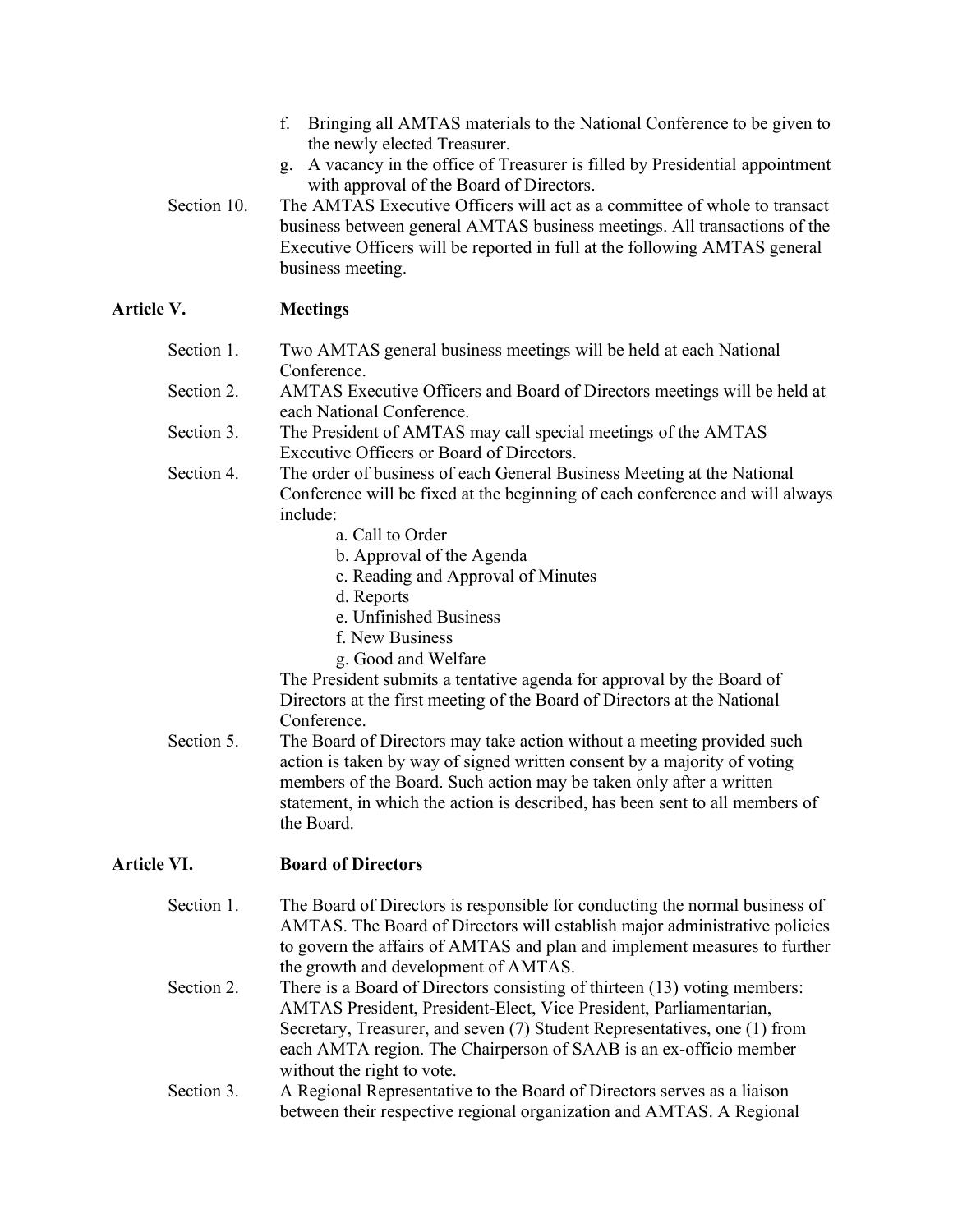Representative attends all AMTAS general business meetings, Board of Directors meetings, and SAAB meetings as a voting member. The Regional Representative presents a Regional Representative's report three (3) times during the year: to the Secretary by April 15 for inclusion in the Spring Newsletter, to the Secretary by November 15 for inclusion in the Fall Newsletter, and at the first general business meeting of AMTAS at the National Conference. Regional Representatives will be selected at the discretion of the regional organizations; however, no AMTAS Executive Officer may be selected as a Regional Representative. Within three (3) weeks of selection (usually at Regional Conference), the Regional Representative will submit their name and contact information to the SAAB Regional Advisor, AMTAS Secretary, and SAAB Chairperson and will submit their region's governing Bylaws to the AMTAS Parliamentarian. If the Regional Representative is unable to attend the National Conference, they will send a qualified alternate.

Section 4. Board of Directors business outside the National Conference will be conducted through electronic correspondence.

Section 5. Each student representative is encouraged to submit a regional project at the annual SAAB meeting. The regional project should have an emphasis on either advocacy, community service, or professional development and be completed prior to the following national conference. The regional project report submission form will be emailed to each regional president prior to the annual Board of Directors meeting.

## **Article VII. Student Representatives to the AMTA Standing Committees**

Section 1. There is at least one Student Representative appointed to each of the thirteen (13) AMTA Standing Committees: Government Relations, Reimbursement, Research, Standards of Clinical Practice, Communication and Technology, Affiliate Relations, Workforce Development and Retention, International Relations, Membership, Professional Advocacy, Special Target Populations, Association Internship Approval, and Continuing Education. Section 2. Student Representatives to the AMTA Standing Committees are appointed by the AMTAS Board of Directors at each National Conference. Prior to February 1st, the AMTAS President-Elect will provide all AMTAS members with a nomination form for oneself or another AMTAS member to be submitted no later than April 1st. The AMTAS Board of Directors will review the nomination form, with the official appointment of Student Representatives by the President. If any Standing Committee is without a Student Representative at any time, a willing AMTAS member will be appointed as a Student Representative at the discretion of the AMTAS Board of Directors. Section 3. Student Representatives to the AMTA Standing Committees serve a term of one year, from May 1st until the appointment of a new Student Representative. A Student Representative may be appointed to a second oneyear term at the discretion of the Board of Directors. Section 4. A Student Representative to an AMTA Standing Committee attends all meetings of their respective Standing Committee as a non-voting member. Student Representatives communicate with the AMTAS President-Elect a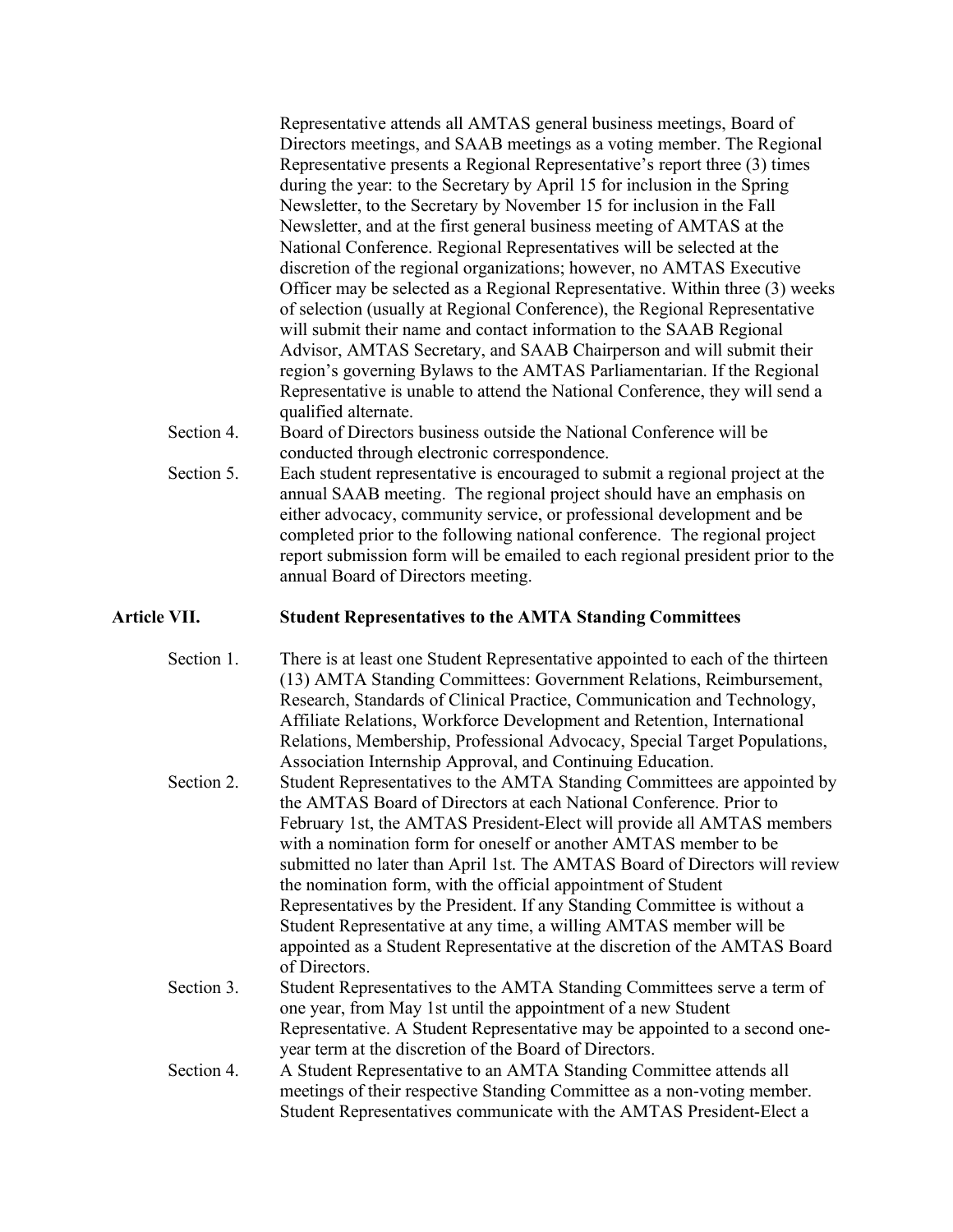minimum of once per quarter. During the second AMTAS general business meeting at the National Conference, each Student Representative reports to AMTAS about the issues of their respective Standing Committee. Immediately following their report to AMTAS, each Student Representative submits a formal summary report of the committee's activities to the AMTAS Secretary for publication in the AMTAS Newsletter.

## **Article VIII. Student Affairs Advisory Board**

- Section 1. The Student Affairs Advisory Board (SAAB), as authorized in the AMTA Bylaws, Article IX, Section 4, handles any concerns brought to its attention by students or concerning students. SAAB serves as a direct communication link between AMTA and AMTAS.
- Section 2. The mission of the Student Affairs Advisory Board is to provide guidance, support, and knowledge to the American Music Therapy Association Students and regional boards, be the communication liaison between students and their faculty, act as an educational resource concerning members' learning and administration of bylaws, and uphold rules, regulations, implementation of charges, ethical guidelines, and standards of practice.

## **Article IX. Quorum**

- Section 1. A simple majority of the Board of Directors, including the AMTAS President or President-Elect, will constitute quorum at any meeting of the Board of Directors.
- Section 2. A simple majority of the Executive Officers will constitute quorum at any meeting of the Executive Officers.
- Section 3. Three (3) Executive Officers, three (3) Regional Representatives, and the number of AMTAS members present will constitute quorum for general business meetings of AMTAS at National Conferences.

### **Article X. Nominations and Elections**

- Section 1. Election of AMTAS Executive Officers occurs annually at the National Conference. All AMTAS members able to retain student membership status through December of the upcoming term are eligible to hold an Executive officer position. Student membership status is as detailed in Article III, Section 1. Section 2 Nominations will open during the first general business meeting of the National Conference. Any AMTAS member may nominate an AMTAS member to run for one (1) Executive Officer position. The nominated student must accept the nomination to be included on the election ballot. The President will open the floor to any final nominations for each Executive Officer position. The floor will remain open until the beginning of the second general business meeting, at which point the President will close the floor for nominations and the ballot will be finalized. Section 3. Ballots are distributed via a link to an online ballot to AMTAS members.
	- Each AMTAS region will have a separate link to a ballot associated with their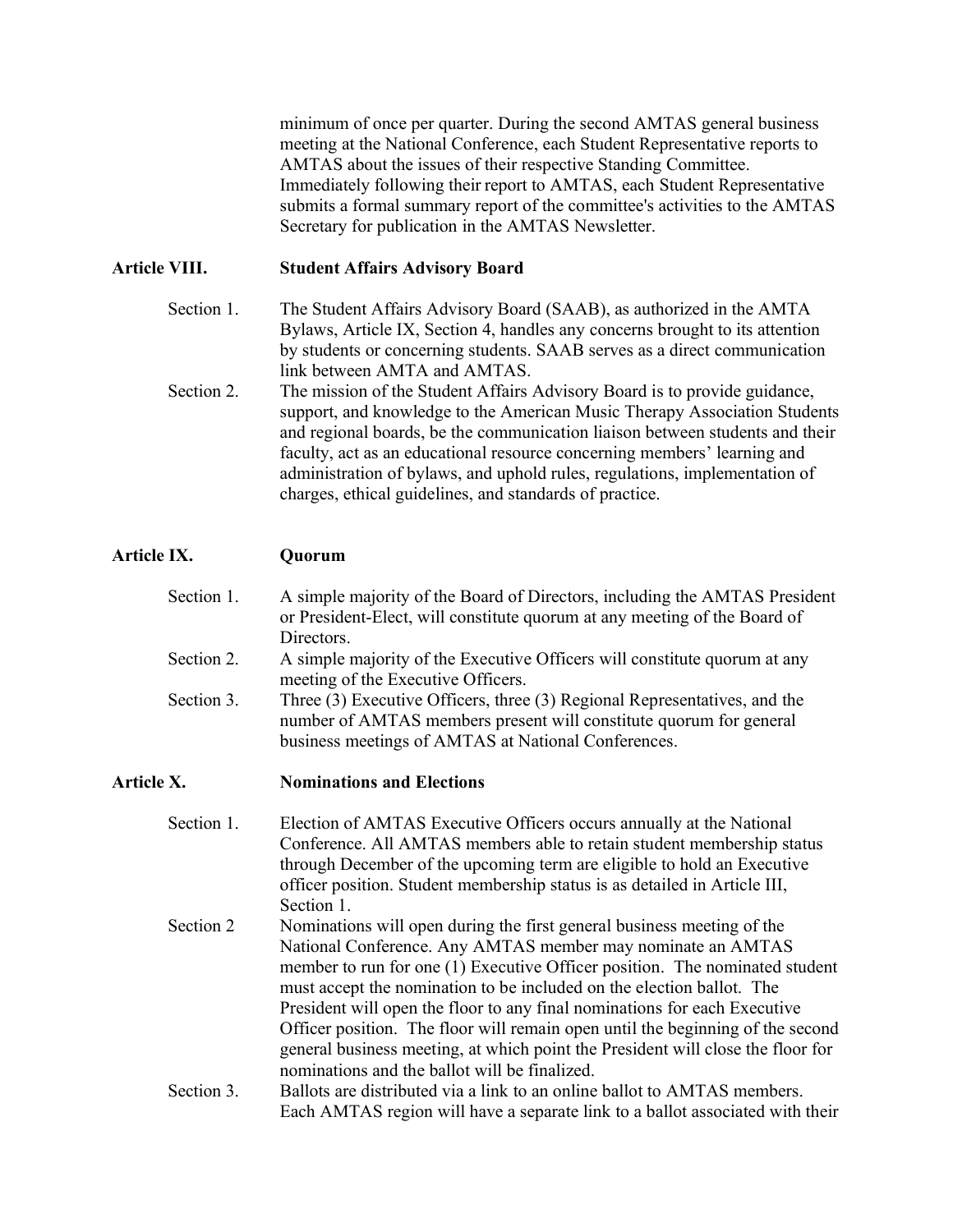region. Using this ballot, secret elections will occur for AMTAS President-Elect, Vice President, Parliamentarian, Secretary, and Treasurer. Each region has 100 votes per position, which will be divided between the nominees in exact proportion to the percentage of votes nominees have received from each specific region. In the event that any nominee's percentage of votes is not a whole number, the percentage will be rounded to the nearest whole number. Each region's number of ballot submissions will be compared to the number of attending members from each region. If the number of submitted ballots exceeds the attending members of a region, a re-vote with paper ballots will occur for that region. Non-voting volunteers and the SAAB Chairperson are responsible for tallying both online and paper ballots, as well as announcing election results. In the event that holding an online vote is not possible, voting with paper ballots will occur. In the event that voting with paper ballots occurs, a region's 100 votes will still be proportional to the results of tallying the paper ballots. Each nominee's votes from every region will be summed to determine results.

Section 4. In the event that there are no nominations for an Executive Officer position at the close of the first AMTAS general business meeting, the AMTAS Parliamentarian will form an ad hoc committee to secure nominations. This committee will include the SAAB Chairperson and members of the AMTAS Board of Directors. In the event that a position remains open at the conclusion of the second AMTAS general business meeting, the current AMTAS President may appoint a willing AMTAS member to fill the position with the approval of the AMTAS Board of Directors.

### **Article XI. Resignation, Removal, and Replacement of Executive Officers and Student Representatives**

- Section 1. If any Executive Officer or Student Representative to an AMTA Standing Committee is unable to fulfill the position's duties, including attendance at the National Conference, they must notify the AMTAS President and the SAAB Chairperson of their resignation in writing no later than one (1) month prior to the National Conference. If an Executive Officer is unable to attend the National Conference and chooses not to resign, they must notify the AMTAS President and the SAAB Chairperson no later than one (1) month prior to the National Conference, must find a replacement, and may consult the AMTAS President and the SAAB Chairperson for assistance in securing a replacement. If the current Executive Board member chooses to resign, they must surrender any records related to their office to the SAAB Chairperson. If they choose to find a replacement, they will be responsible for providing the replacement officer with all information relevant to fulfill the duties of the office.
- Section 2. In the event that an Executive Officer is found to be involved with any behavior that is deemed inappropriate and/or unlawful, in accordance with these Bylaws, the AMTA Bylaws, the AMTA Code of Ethics, and/or any other professional document expected to be followed by all music therapists and student music therapists, an executive session of the AMTAS Executive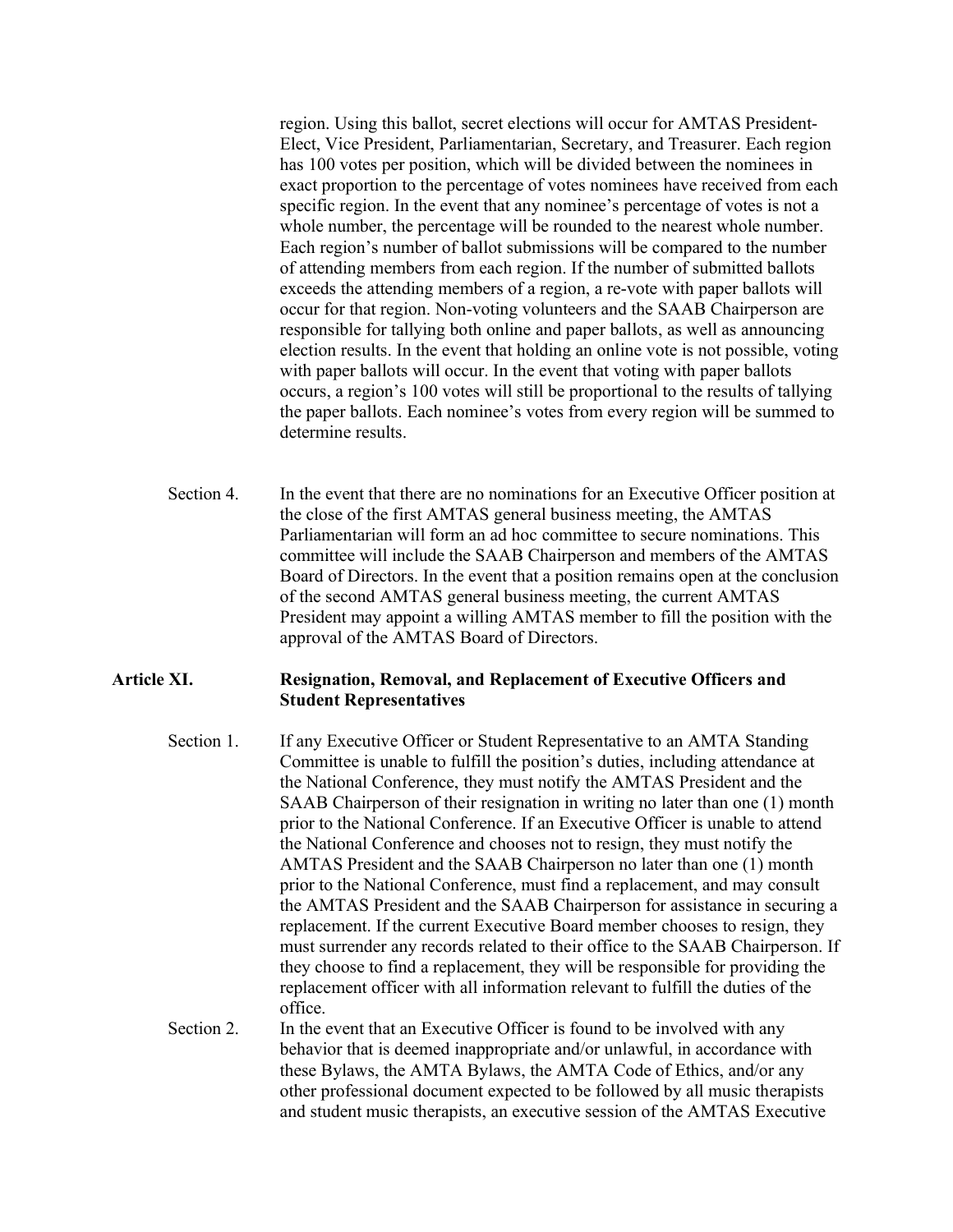Officers shall take place. The Executive Officers shall review the matter and decide on proper action to be taken.

- Section 3. Any of the elected or appointed Executive Officers, AMTAS Representatives, Committee Chairpersons, or other representatives of the organization may be suspended from duties by an affirmative vote of at least seven (7) of the thirteen (13) voting members of the Board of Directors. In order to remove anyone in an elected or appointed position, the following must occur: The Board of Directors and the SAAB Chairperson shall be supplied with supporting evidence which justifies a removal, a paper or electronic ballot will be sent to all Board members to complete and return via post or email, and the Board must support by majority vote the removal of the person in the elected or appointed position. The Executive Officers, AMTAS Representatives, Committee Chairpersons, and other representatives of the organization can be called to action without a meeting in order to discuss the rescinding of anyone in an elected or appointed position.
- Section 4. In the event that the President resigns during the year, the current President-Elect will assume the role of President. The position of President-Elect will remain empty until the National Conference of that year. Whoever is elected as President-Elect at the National Conference will then begin their presidential term immediately (National Conference-January). When the new Executive Officers move into their roles (January-National Conference), the newly elected President-Elect will remain in that position for that year. The current President (former President-Elect who is standing in for the role of President) will then serve their full term as President for the following year. Section 5. In the event that an Executive Officer or Student Representative to a Standing Committee does not communicate according to the plan established by these Bylaws, the AMTAS President will attempt to make contact with the officer by email, phone, and registered mail. If the AMTAS President is the inactive Executive Officer, the SAAB Chairperson will attempt to make contact through the same channels. If, after thirty (30) days, the officer or representative has not made contact, a registered letter will be sent by the SAAB Chairperson stating that if contact is not made within thirty (30) days, the officer or representative will be considered resigned from office by abandonment. After the waiting period has expired, the position will be considered vacant and will be filled as prescribed by these Bylaws. Section 6. In the event that the President-Elect resigns between the National Conference and assuming the post of President in the new term, the position of President-Elect will remain vacant for the remainder of the calendar year. At the National Conference of that year, the membership will elect both a President and a President-Elect who will begin their terms in January of the following year, per Article IV, Section 7 of the AMTA Bylaws. The outgoing President will serve as Past-President for a maximum of five (5) months in order to

### **Article XII. Student Publications**

Section 1. AMTAS Website

a. The AMTAS Vice President is responsible for creating and maintaining the AMTAS Website.

provide continuity between the Executive Officers.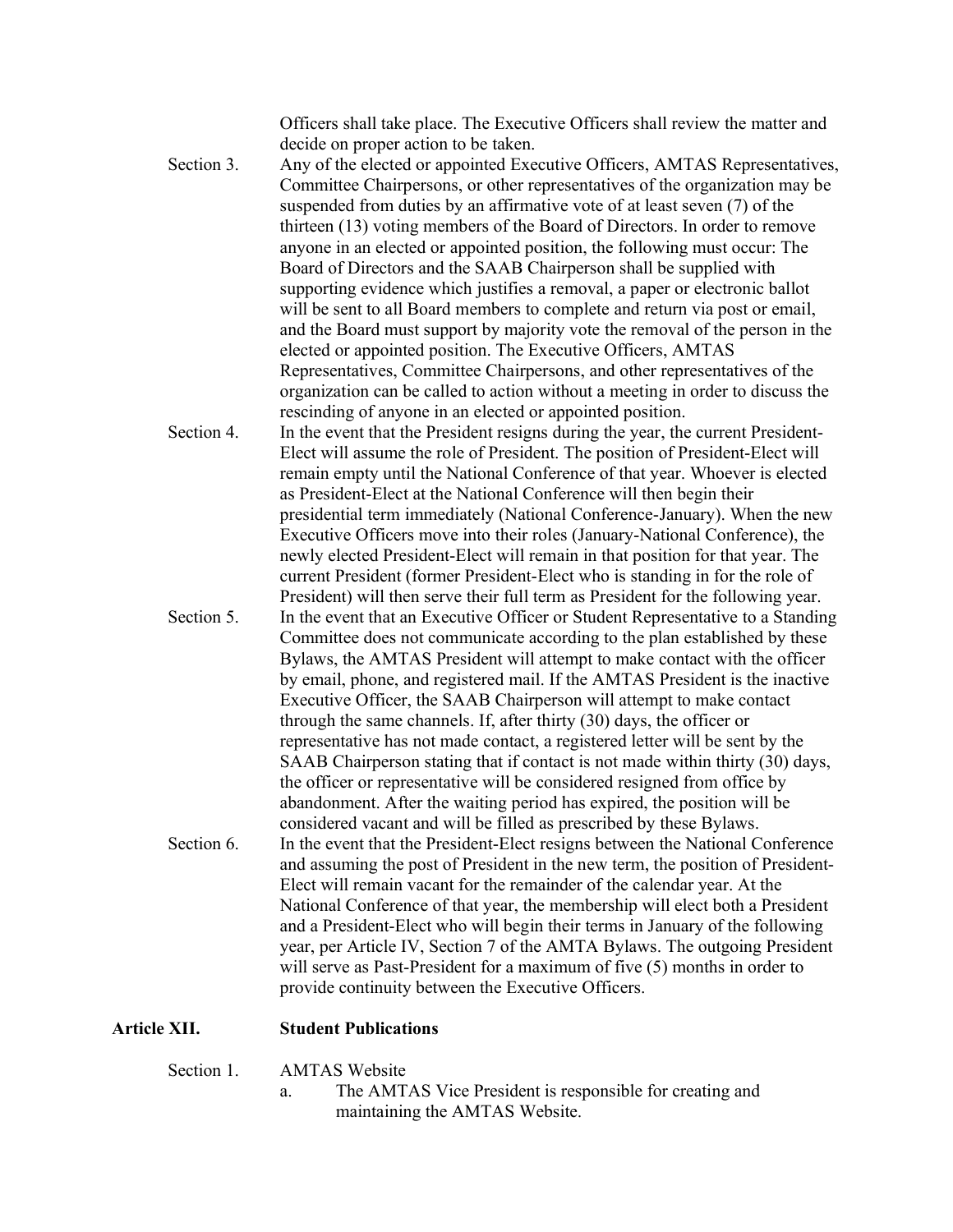- b. The AMTAS Website is the primary means of communication for information about AMTAS.
- c. The AMTAS Website is updated whenever new information is available and at least once per quarter.

Section 2. AMTAS Blog

- a. The AMTAS Secretary serves as the writer and publisher of the AMTAS blog located on the AMTAS website.
- b. The AMTAS blog will be updated throughout the year to reflect noteworthy events, service, and achievements of music therapy students, clubs, and AMTAS regions.
- c. Updates from the AMTAS Executive Board will be posted at least twice a year: once within ten (10) days of April 30 and once within ten (10) days of November 30.
- d. Each AMTAS region and university music therapy organization will receive contact information and submission guidelines in order to submit content to potentially be published on the AMTAS blog.
- Section 3. AMTAS Logo
	- a. The AMTAS Executive Board is responsible for creating/obtaining the logo for the AMTAS organization.
	- b. The logo is present on the newsletter, the AMTAS website and any networking paperwork and acts as a representation of the AMTAS organization.
	- c. To alter or replace the logo, the AMTAS Executive Board will create or search for a new design to present to the membership at the first business meeting. At the second business meeting the presented logo will be voted upon with a simple majority needed to pass.

## **Article XIII. Awards and Scholarships**

| Section 1. | AMTAS annually administers AMTAS STAR (Students Taking an Active                  |
|------------|-----------------------------------------------------------------------------------|
|            | Role) Awards to well-qualified students who are current AMTAS members as          |
|            | defined by Article III, Section 4 of the AMTA Bylaws. Applications for the        |
|            | STAR Awards must be received by the first Tuesday of September in the             |
|            | same year for which they are considered.                                          |
| Section 2. | AMTAS will support SAAB in coordination and administration of the E.              |
|            | Thayer Gaston Research Award.                                                     |
| Section 3. | AMTAS annually administers financial assistance through the Regional              |
|            | Support Fund to a regional student executive board. Applications for              |
|            | assistance through the Regional Support Fund must be received by the first        |
|            | Tuesday of September in the same year for which they are considered.              |
| Section 4. | AMTAS annually administers the President's Challenge in support of a music        |
|            | therapy professional creating a new music therapy program or expanding a          |
|            | music therapy program within the first three years of its establishment.          |
|            | Applications for the President's Challenge must be received by the first          |
|            | Tuesday of September in the same year for which they are considered.              |
| Section 5. | The AMTAS Executive Officers distribute application materials, evaluate           |
|            | applicants, select the award recipient, and provide the financial support for all |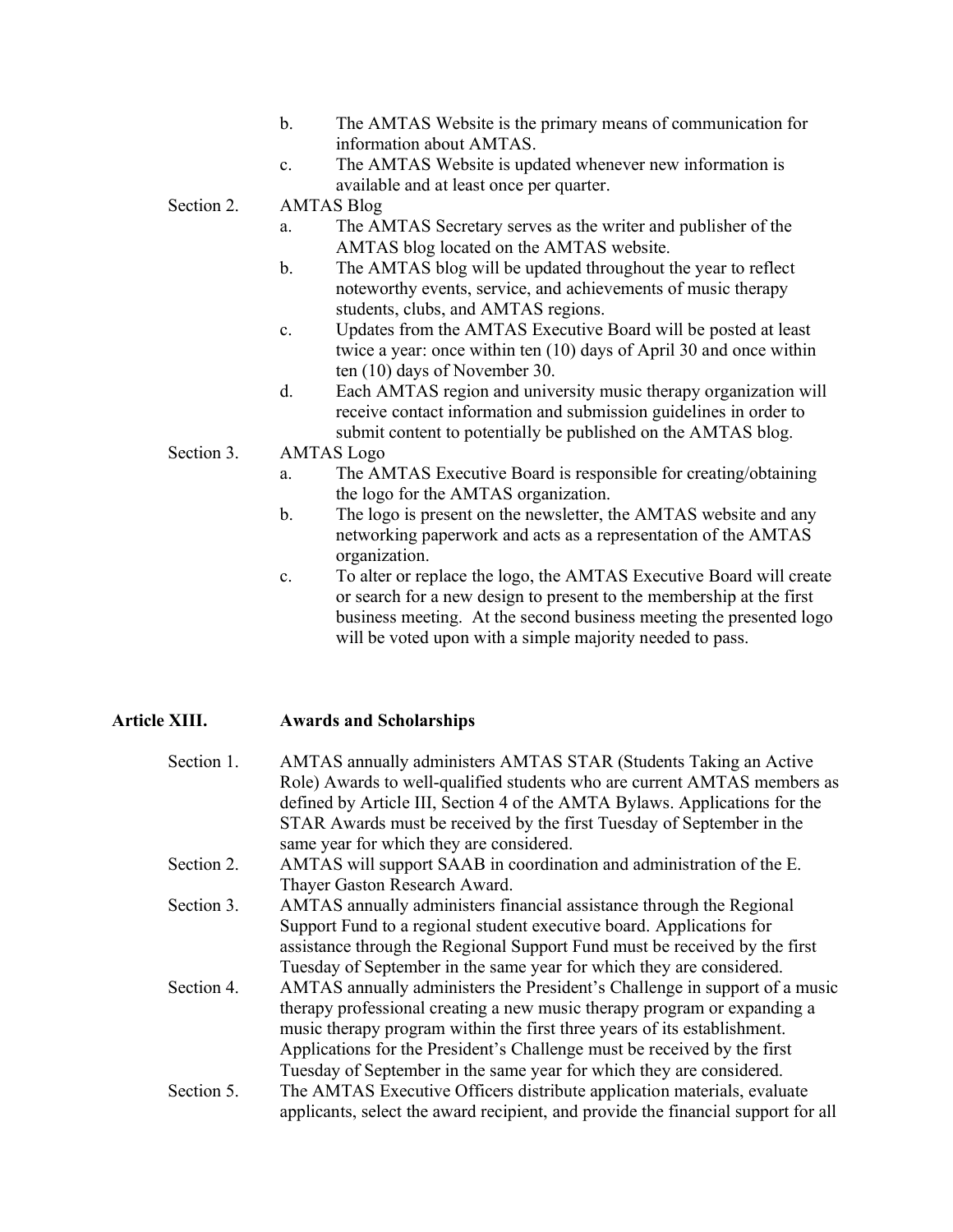awards, excluding the Gaston award. The application process and number of award recipients will be at the discretion of the AMTAS Executive Officers. Section 6. Recipients of student awards, excluding the Gaston award, are not required to attend the National Conference.

### **Article XIV. Service/Passages**

Section 1. AMTAS will host a "Passages" conference annually. Section 2. Passages will be a student-run conference consisting of presentations by students, interns, new professionals, and others selected by the AMTAS Executive Board to benefit the members of the organization.

Section 3. Funding in the amount of \$500 will be allocated to Passages to be used at the discretion of the AMTAS executive board.

Section 4. Any and all suitable presentations that are submitted for potential presentation at Passages will be accepted as long as there is room. Suitability of submissions for presentation will be determined via a scaled review form. At the point where the number of submissions exceed the amount of space for presentations, the AMTAS Executive Board will vote to determine which submissions will be accepted. Voting will be conducted as follows: Each Executive Officer will receive a number of votes equal to the number of submissions that may be accepted. Executive Officers will divide their votes among all available submissions. Submissions with the most votes will be accepted up to the point when all space for presentations is filled. Each Executive Officer may use only one vote per submission.

## **Article XV. Funds and Finances**

| Section 1. | The fiscal year will be parallel with that of AMTA and run from January 1 to                                                                                                                                                               |
|------------|--------------------------------------------------------------------------------------------------------------------------------------------------------------------------------------------------------------------------------------------|
|            | December 31.                                                                                                                                                                                                                               |
| Section 2. | Funds will be allocated to the AMTAS Executive Officers for all                                                                                                                                                                            |
|            | administrative expenses incurred during their term of office.                                                                                                                                                                              |
| Section 3. | Funds will be allocated according to a budget presented to and approved by                                                                                                                                                                 |
|            | the AMTAS members at its first and second general business meetings,<br>respectively.                                                                                                                                                      |
| Section 4. | AMTAS will cap any budgetary surplus at \$500. In the event of a surplus                                                                                                                                                                   |
|            | amount that exceeds \$500, up to \$2700 of the excess surplus will be                                                                                                                                                                      |
|            | divided equally among the Executive Officers as reimbursement for                                                                                                                                                                          |
|            | conference costs.                                                                                                                                                                                                                          |
| Section 5. | No part of the net income of the organization shall insure to the benefit of<br>or be distributed to its directors, officers, or other private persons. The<br>organization shall distribute its income for each taxable year at such time |
|            | and in such manner as not to become subject to the tax on undistributed                                                                                                                                                                    |
|            | income imposed by Section 4942 of the Internal Revenue Code of 1986 or<br>corresponding provisions of any subsequent federal tax laws.                                                                                                     |
|            |                                                                                                                                                                                                                                            |

### **Article XVI. Parliamentary Authority**